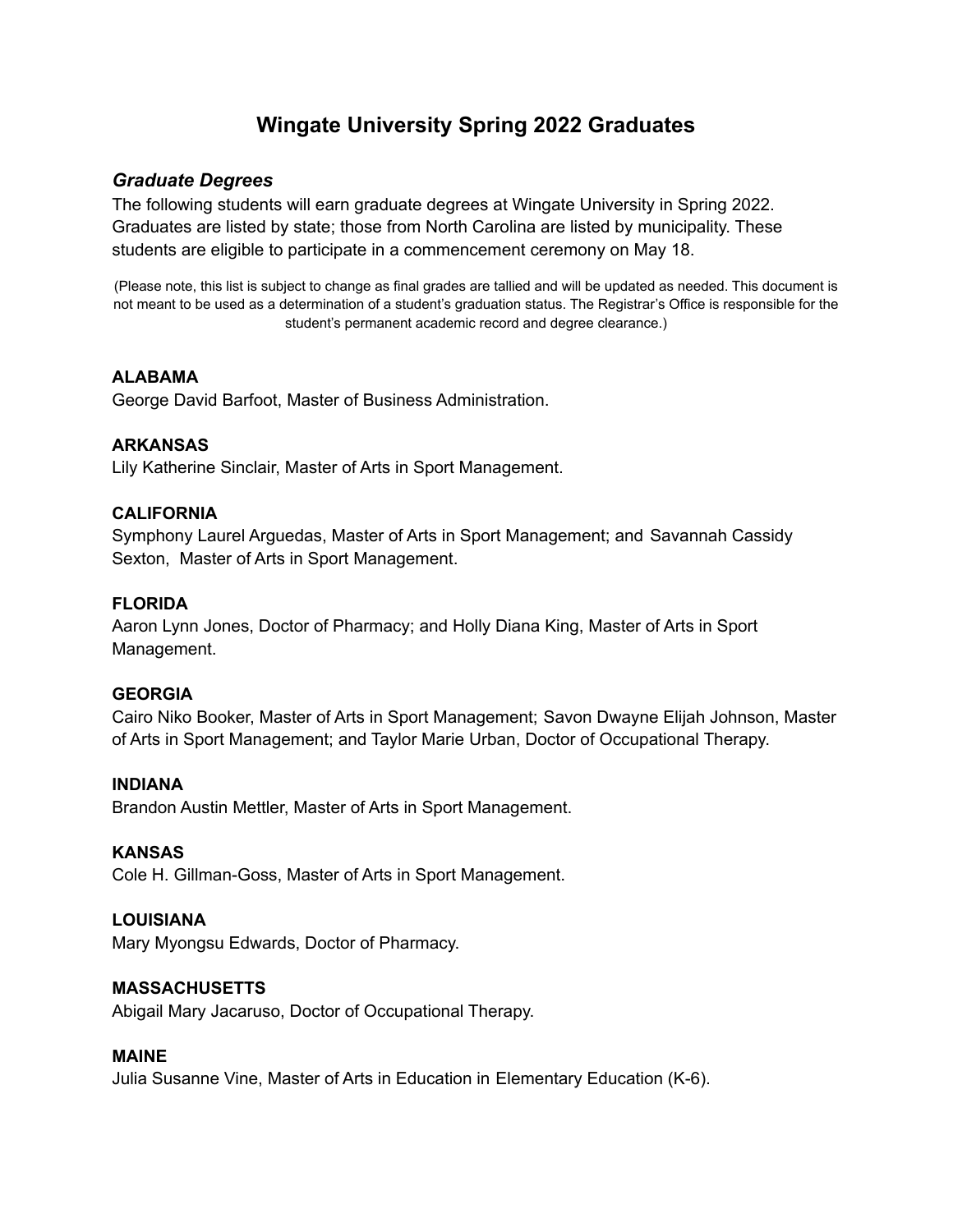#### **NEW JERSEY**

Casey S. Macfarlane, Doctor of Pharmacy; and Mark Christopher Taccard, Master of Accounting.

#### **NEW YORK**

Michael DiLegge, Master of Arts in Sport Management; Anthony John Picano, Master of Arts in Sport Management; and Delaney Grace Schappert, Master of Arts in Sport Management.

#### **NORTH CAROLINA**

*Advance*

Alexandra Leigh Flores, Doctor of Pharmacy.

### *Albemarle*

Trevor James Davis, Doctor of Pharmacy.

### *Asheboro*

Kelly Elizabeth Turner, Doctor of Occupational Therapy.

### *Beulaville*

Allie Lowell Miller, Doctor of Occupational Therapy.

#### *Carolina Shores*

Lavar Nakito Marlow, Doctor of Education in Higher Education Executive Leadership.

## *Cary*

Natasha Nicole Dela Cruz Besa, Doctor of Pharmacy.

#### *Charlotte*

Ashley Gupton Allen, Doctor of Occupational Therapy; Cleodaldo Rafael Bastidas, Master of Arts in Sport Management; Ayana Iman Coleman, Doctor of Pharmacy; Jacqueline Gale Cook, Doctor of Pharmacy; Caitriona Lin Ennis, Doctor of Occupational Therapy; Larissa Fogle, Doctor of Pharmacy; Madison Kate Kolotello, Doctor of Occupational Therapy; Musa Sallu Koroma, Doctor of Pharmacy; Casey Dillon Lentz, Master of Business Administration; Alyssa Ly, Doctor of Occupational Therapy; Quentin McCann Mellett, Master of Business Administration; Dana Carly Miller, Doctor of Occupational Therapy; McKenzie Anne Muse, Doctor of Occupational Therapy; Lynda Phuong Ngoc Nguyen, Doctor of Pharmacy; Sania Nooreen, Doctor of Pharmacy; Madison Taylor O'Hara, Doctor of Occupational Therapy; Meghan Corinne Reasons, Master of Business Administration; Eumika Quenyan Spaulding-Tillman, Doctor of Pharmacy; and Diana Ngoc Vo, Doctor of Pharmacy.

## *Clemmons*

Benjamin Ernest Currie, Master of Business Administration; and Claudia De Andreis, Master of Business Administration.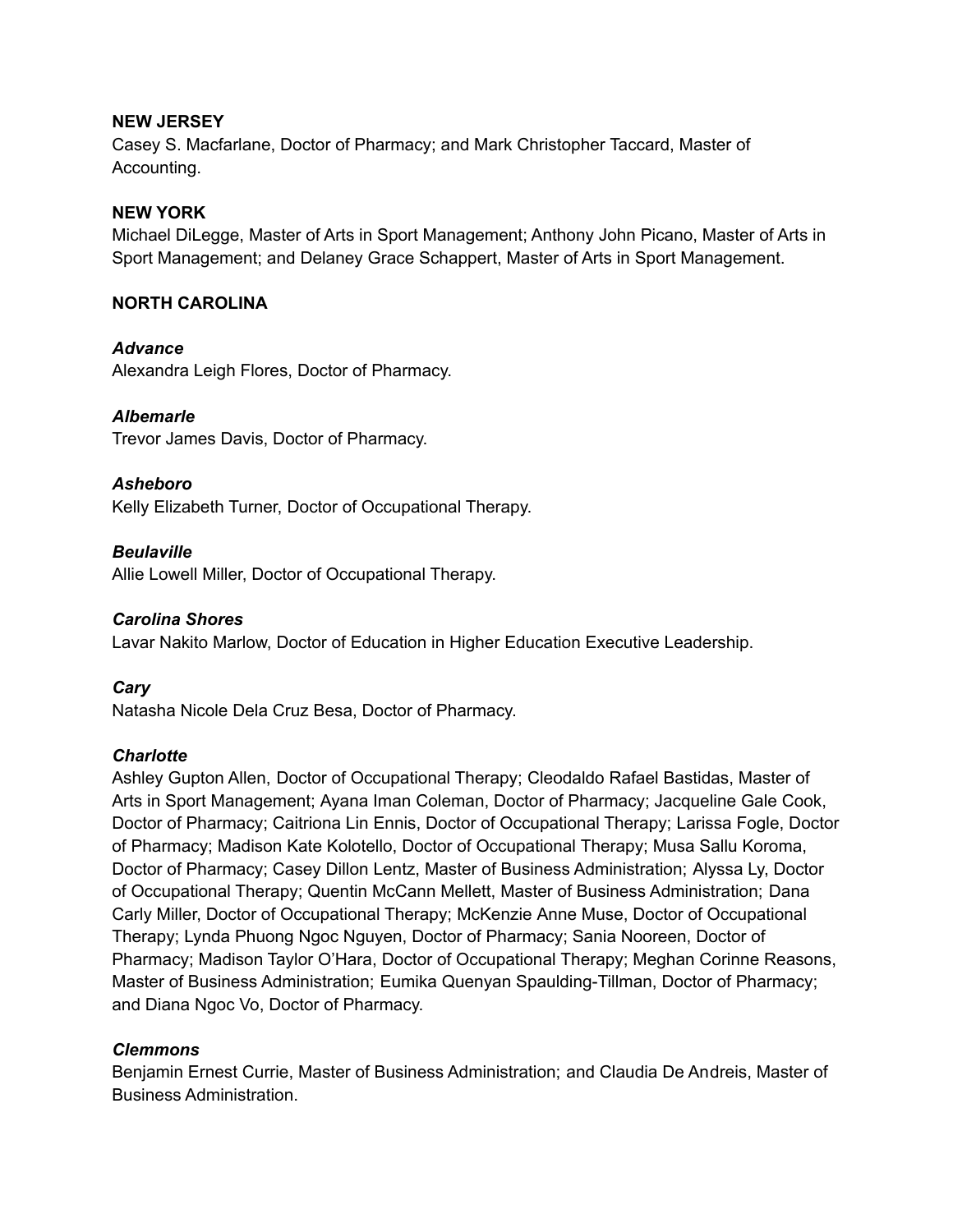*Concord*

Alexis Chieko Jones, Doctor of Pharmacy; and Alexandra Ada Mott, Doctor of Pharmacy.

#### *Elizabethtown*

Grace McDuffie Coates, Doctor of Pharmacy.

### *Ellerbe*

Alexis Jo Grant, Doctor of Pharmacy.

### *Forest City*

Mikayla Brooke Wilkins, Doctor of Pharmacy.

### *Gastonia*

Shannah Leigh Heffner, Doctor of Pharmacy; and Tanika Luster Kelly, Master of Arts in Sport Management.

### *Harrisburg*

Vraj Kiritkumar Satasia, Doctor of Pharmacy; and Jazmin Neilia Wade-Davis, Doctor of Pharmacy.

### *Hazelwood*

Megan Lathrop, Doctor of Pharmacy.

#### *Hendersonville*

Bryce Robinson Caldwell, Doctor of Pharmacy; Kristen Clay Clarke, Doctor of Pharmacy; and Kiley Madison Wooten, Doctor of Pharmacy.

#### *Hickory*

Nathaniel Lee Hunt, Doctor of Pharmacy and Master of Business Administration; and Mucheng Nuth Yang, Doctor of Pharmacy.

#### *High Point*

Kiarra Michelle Bowser, Doctor of Pharmacy.

#### *Huntersville*

Lauren Faye Mook, Doctor of Occupational Therapy.

## *Indian Trail*

Rachel Elizabeth Keen, Doctor of Occupational Therapy.

#### *Kannapolis*

Holli Dawn Overcash, Doctor of Pharmacy; Hayley Noel Roberts, Doctor of Pharmacy; and Keven Lessly Shaw Jr., Doctor of Pharmacy.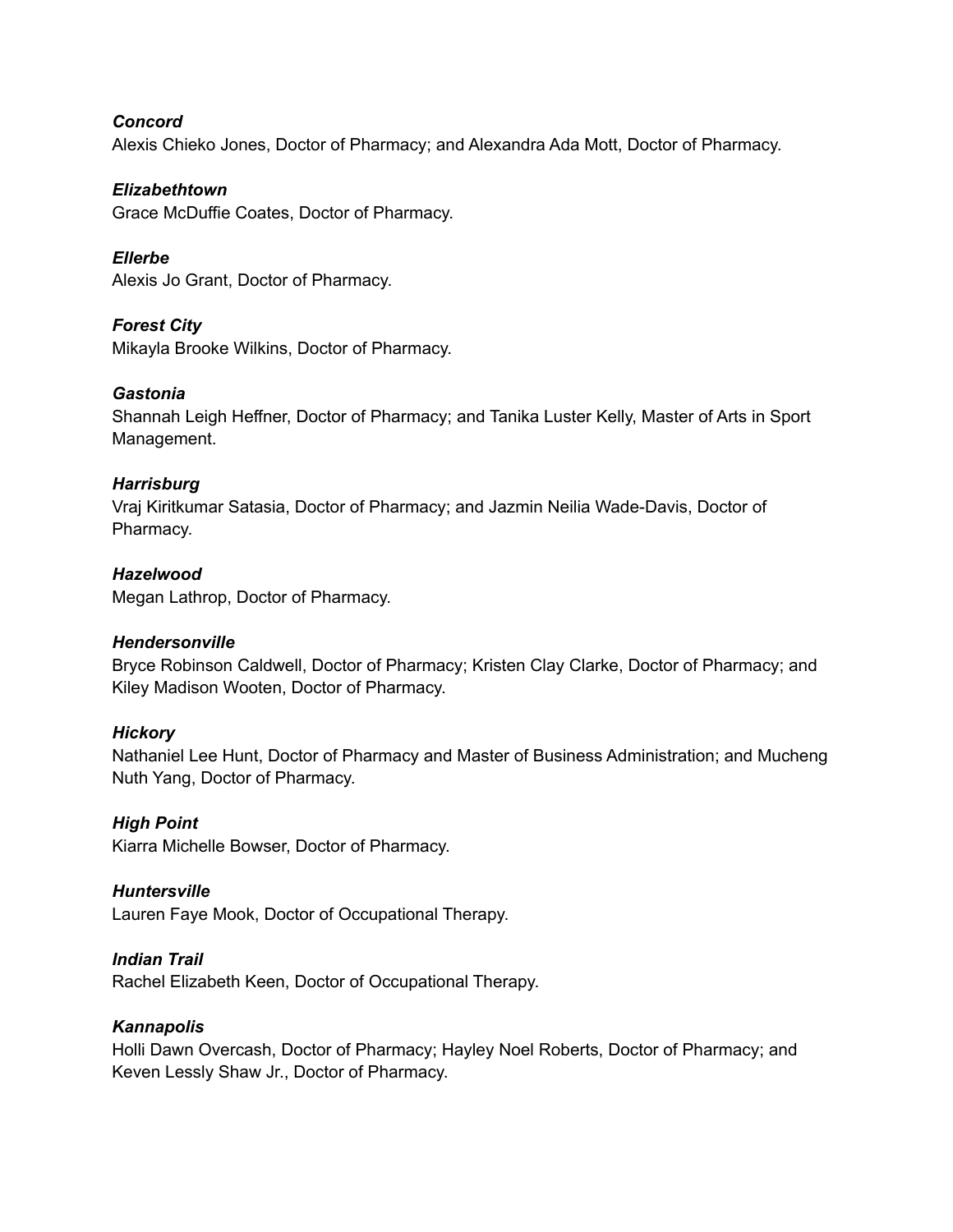#### *Laurinburg*

Tanya Cole McLean, Doctor of Education in Educational Leadership (K-12).

#### *Lexington*

Haleigh Brandon, Master of Arts in Sport Management; and Kristina Savath Kim, Doctor of Pharmacy.

### *Matthews*

Madalyn Lee Bobeng, Doctor of Pharmacy; McKenzie Cass Bolin, Doctor of Occupational Therapy; Jamie Lee Hundley, Master of Business Administration; Morgan Lenora Jamison, Master of Arts in Sport Management; Jenelle Nicole Mrugalski, Doctor of Occupational Therapy; Madeline Sara Patrick, Doctor of Occupational Therapy; Sydney Paige Stuart, Master of Business Administration; and Raymond Joseph Zaffarese III, Doctor of Pharmacy.

### *Maxton*

Kiersten Delaney Locklear, Doctor of Pharmacy.

### *Midland*

Hailey Anne Stewart, Doctor of Pharmacy.

*Mocksville* Madison Lorraine Stakely, Doctor of Pharmacy.

#### *Monroe*

Olivia Rose Brees, Master of Arts in Sport Management; Brittany Lynn Campbell, Doctor of Pharmacy; and Olivia Britton Hadley, Doctor of Occupational Therapy.

#### *Mooresville*

Mary Lynne Graham, Master of Accounting.

*Morganton*

Kera Fensterer Hart, Doctor of Pharmacy.

## *Mount Airy*

Dylan Jacob Wagoner, Doctor of Pharmacy.

## *Mount Holly*

Kali Parker Simpson, Doctor of Pharmacy.

### *Nashville*

Tabria Lanese Arrington, Doctor of Pharmacy.

## *North Wilkesboro*

Melia Kathryn Higgins, Doctor of Occupational Therapy.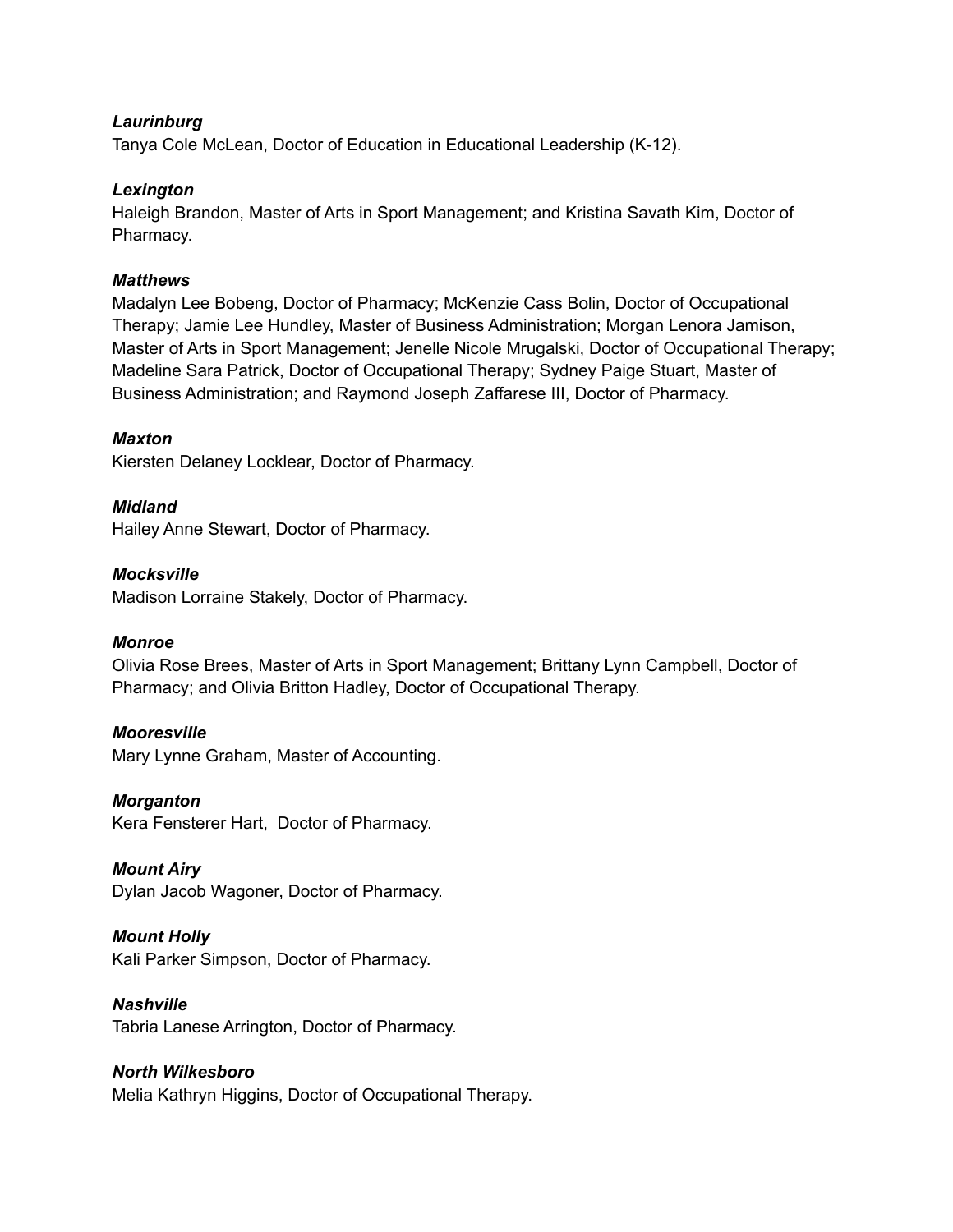*Norwood* Cari Elizabeth King, Master of Business Administration.

#### *Oxford*

Christopher Michael Sparks, Doctor of Pharmacy.

## *Pittsboro*

Chloe Elizabeth Wellins, Doctor of Pharmacy.

### *Raleigh*

Kenneth Jamelle Bowling, Doctor of Pharmacy; and Joshua Paul Mabellos, Doctor of Pharmacy.

### *Roaring River*

Brooke Kenzie Prevette, Doctor of Pharmacy.

### *Robbins*

Sarah Marie Freeman, Doctor of Pharmacy.

## *Rockingham*

Timothy Alexander Clark, Doctor of Pharmacy; Taylor Paige Quick, Doctor of Pharmacy; and Myles Austin Rohleder, Master of Accounting.

*Rockwell* Shanna Ronnell Rizzo, Master of Accounting.

#### *Roxboro* Karen Michelle Clark, Doctor of Pharmacy.

## *Statesville*

Meghan Nicole Matthews, Doctor of Pharmacy; and Katlyn Cheyenn Wiles, Master of Business Administration.

## *Traphill*

Nathaniel Lee Hunt, Doctor of Pharmacy and Master of Business Administration.

## *Troutman*

Ashton Elizabeth Williams, Doctor of Occupational Therapy.

#### *Vale*

Diana Monserra Amaya Ramirez, Doctor of Pharmacy and Master of Business Administration.

## *Walnut Cove*

Taylor Sierra Brooke Rothrock, Doctor of Occupational Therapy.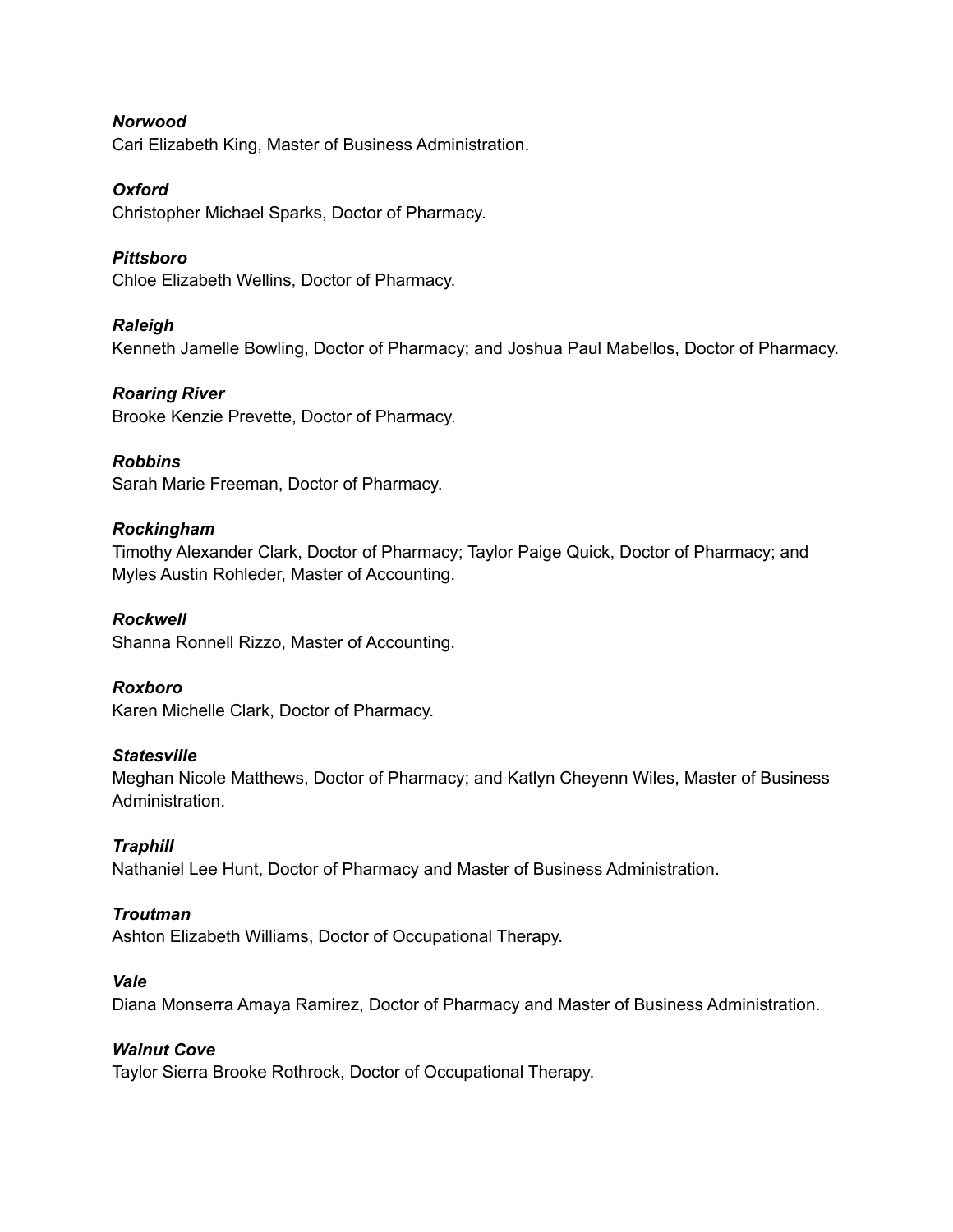#### *Waxhaw*

Adediji O. Osinloye, Master of Business Administration; Larissa Umutoni, Master of Accounting; and Melanie Nicole Smith, Doctor of Occupational Therapy.

#### *Weddington*

Emily Paige Klink, Doctor of Occupational Therapy.

#### *Wilmington*

Jessica Rose Judy, Doctor of Occupational Therapy.

#### *Wingate*

JoAnna Lynn Dougherty, Doctor of Pharmacy; and Richard Aksel Juul, Master of Arts in Teaching in Elementary Education (K-6).

#### *Winston-Salem*

Brandon Grant Deal, Doctor of Pharmacy; and Kathleen Elizabeth St. Clair, Doctor of Pharmacy.

#### **OHIO**

Sara Nicole Hupp, Doctor of Occupational Therapy.

#### **PENNSYLVANIA**

Corrine Lynn Nevel, Master of Arts in Education in Elementary Education (K-6).

#### **SOUTH CAROLINA**

Savannah Leigh Ange, Doctor of Occupational Therapy; Kandace Gurley Cannon, Doctor of Education in Educational Leadership (K-12); Marisa Lynn Davis, Doctor of Occupational Therapy; Kathleen Stewart Gant, Master of Arts in Sport Management; Andrew Lockhart, Master of Accounting; Joshua Jarod Mahkovtz, Doctor of Pharmacy; Joao Emanuel Martins Vasconcelos, Master of Business Administration; Jamie Hill Parks-Foster, Doctor of Pharmacy; Jalynn Denise Parnell, Doctor of Occupational Therapy; Darian Andrew Payton, Master of Arts in Sport Management; Estefania Risso Osorio, Master of Accounting; and Renata Neko Sims, Doctor of Education in Higher Education Executive Leadership.

#### **TENNESSEE**

Laura Ashley Cook, Doctor of Occupational Therapy.

#### **TEXAS**

Andrew Douglas Connolly, Master of Arts in Sport Management; and Leah Elizabeth Ronner, Doctor of Occupational Therapy.

#### **VERMONT**

Brooke Michaela Lefebvre, Doctor of Occupational Therapy.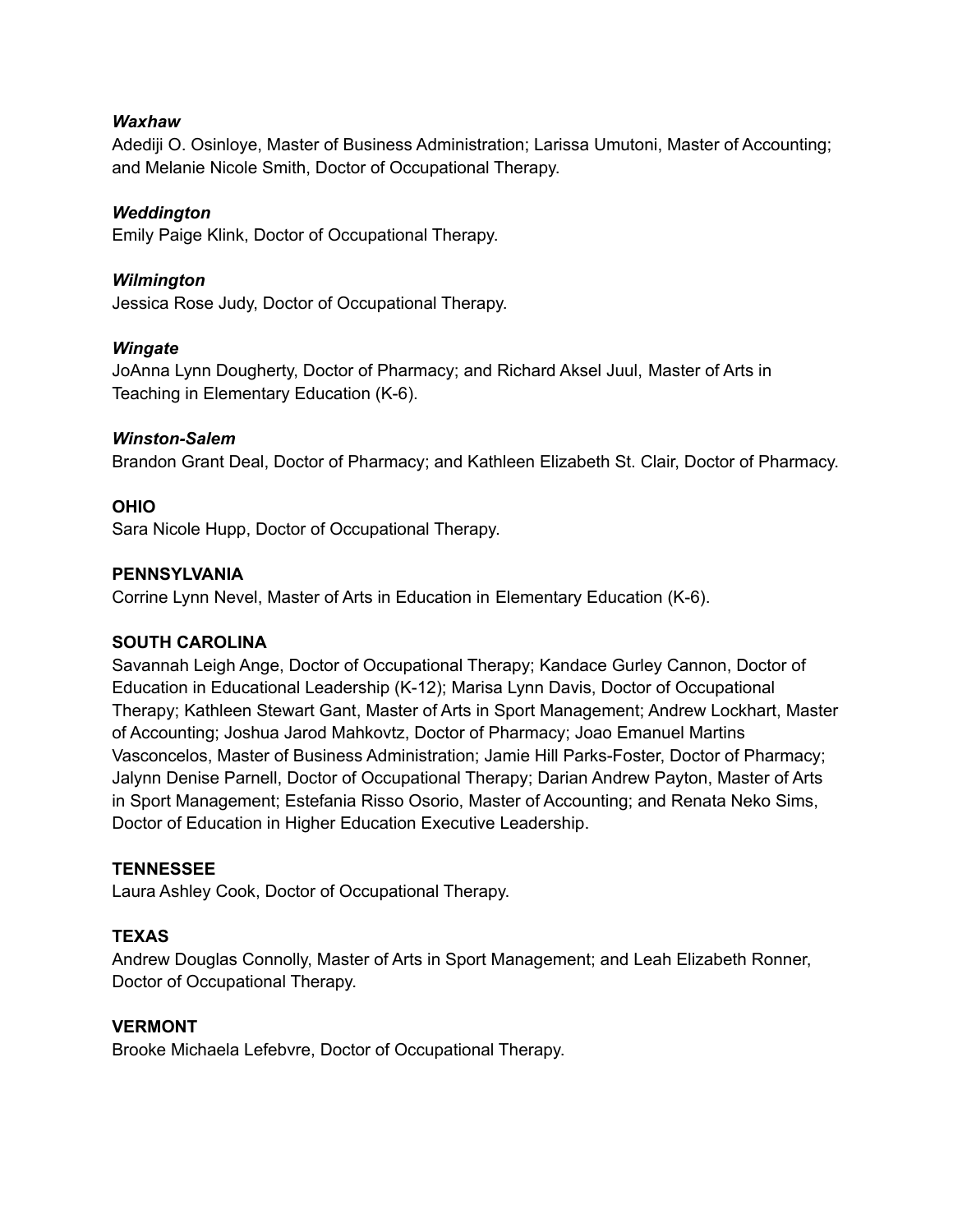#### **VIRGINIA**

Andrew David Cartwright, Doctor of Pharmacy; Katherine Agnes Danella, Doctor of Occupational Therapy; Kenneth Andrew Greenfield, Master of Arts in Sports Management; Mary Elva Kirkman, Master of Arts in Sport Management; Allison Renee Kite, Master of Arts in Sport Management; and Madison Mary Lowery, Master of Arts in Sport Management.

#### **WISCONSIN**

Kathryn Nicole Aukerman, Doctor of Occupational Therapy.

#### **INTERNATIONAL STUDENTS**

#### **CANADA**

Greyson Louis Metro Smith, Doctor of Pharmacy and Master of Business Administration.

#### **SOUTH KOREA**

Joo Ho Lee, Master of Business Administration.

### *Undergraduate Degrees*

The following students will earn bachelor's degrees at Wingate University in Spring 2022. Graduates are listed by state; those living in North Carolina are listed by municipality. These students are eligible to participate in a commencement ceremony on May 17.

(Please note, this list is subject to change as final grades are tallied and will be updated as needed. This document is not meant to be used as a determination of a student's graduation status. The Registrar's Office is responsible for the student's permanent academic record and degree clearance.)

\_\_\_\_\_\_\_\_\_\_\_\_\_\_\_\_\_\_\_\_\_\_\_\_\_\_\_\_\_\_\_\_\_\_\_\_\_\_\_\_\_\_\_\_\_\_\_\_\_\_\_\_\_\_\_\_\_\_\_\_\_\_\_\_\_\_\_\_\_\_\_

#### **ALABAMA**

Chandler Elizabeth Hendrix, Health and Physical Education.

#### **CALIFORNIA**

Somya Laureen Desilva-Leonguerrero, Nursing; Paige Elizabeth Kamer, Psychology; and Savanna Swickard, Psychology.

#### **CONNECTICUT**

Metehan Tolunay Sumer, Marketing.

#### **FLORIDA**

Richard Joseph Clark Jr., Finance; Jarrett James Dutton, Exercise Science Pre-Professional; Collin Fleming, Psychology; Camryn Paige Gallagher, Communication - Public Relations; Samuel Enrique Guillorme Gonzalez, Exercise Science Fitness Professional; Kaitlyn Ashley Laura, Management; Madison Rose Moffitt, Exercise Science Fitness Professional; Alex Xavier Otero, Criminal Justice; Ryan Henry Rabalais, Exercise Science Fitness Professional; Ibrahim Abe Sangarie, Management; and Alexander Stephen Weimer, Exercise Science Pre-Professional.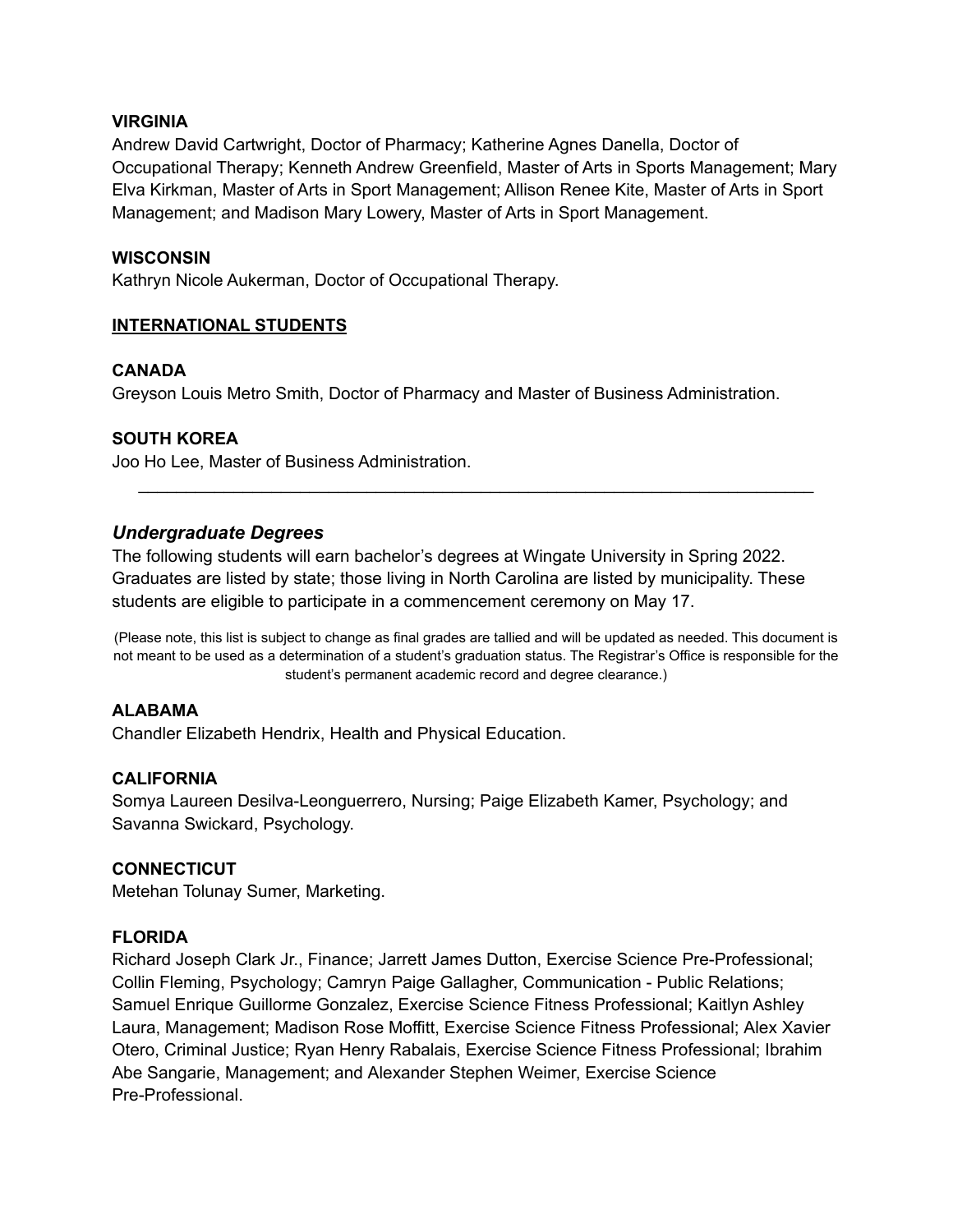### **GEORGIA**

Reese Gabrielle Blackley, Political Science; Daniel Arthur Brisuda, Biology; Siarah Ladoris Cooper, Psychology; Ashanti E'Monei Glass, Psychology; Bryn Abigail Heath, Human Services; Zach Hiers, Sport Management; Cameron Jameel Jackson, Exercise Science Fitness Professional; Destiny Jalisia Jackson, Accounting, with University Honors; Abigail Rose Jeske, Exercise Science Pre-Professional; Falcoe Kristòn Johnson, Mathematics Business; Brandon Lu, Biology; Madison G. Mataxas, Communication - Journalism & Mass Media; Kevin Mendieta Quiterio, Biology; Ibrahim Muhoro Mungai, Biology; Caroline Jane Peters, Exercise Science Pre-Professional; Alexis L. Torres, Political Science; Mantenen Toure, Biology; Axel Daniel Velazquez, Mathematics Business; Caitlyn Leia Walters, Exercise Science Pre-Professional; Irene Yu Wang, Music Performance; Daniel Bartholomew White, Environmental Biology; MaeOla Shapree Willis, Human Services; and Jordan Omar Worrell, Biology.

### **ILLINOIS**

Molly Kristen Lambillotte, Sport Management.

#### **MARYLAND**

Cassidy Kendall Braver, Community & Commercial Recreation; Donovan Demar Edelen, Sport Management; Emily Graumann, Human Services; Caroline Mae Heffner, Human Services; Isabella Maria Pellet, Management; Amir Pettigrew, Finance; Rebecca Marie Ruiz, Psychology; and Vincent Charles Walden, Psychology.

#### **NEW YORK**

Zachary Noah Calarco, Marketing, Juliana M. Fiorilli, Communication - Public Relations; Andrew Jacob Lohmuller, Criminal Justice; Nina Amelia Senn, Sport Management; and Mary Claire Elizabeth Troy, Human Services.

#### **NEW HAMPSHIRE**

Kaelyn Paige Gelinas, Psychology; and McKenna M. Hill, Sport Management.

#### **NEW JERSEY**

Jacob Christian Tyndale, Management.

#### **NORTH CAROLINA**

*Advance* Sara Katelin McClure, Human Services.

#### *Albemarle*

Alexis Kay Faulkner, Accounting; Jordan Graham Howard, Finance; Rachel Lee Moon, Psychology; and Hannah Noel Pieper, Exercise Science Fitness Professional.

#### *Ararat*

Sydney Laine Beck, Criminal Justice and Exercise Science.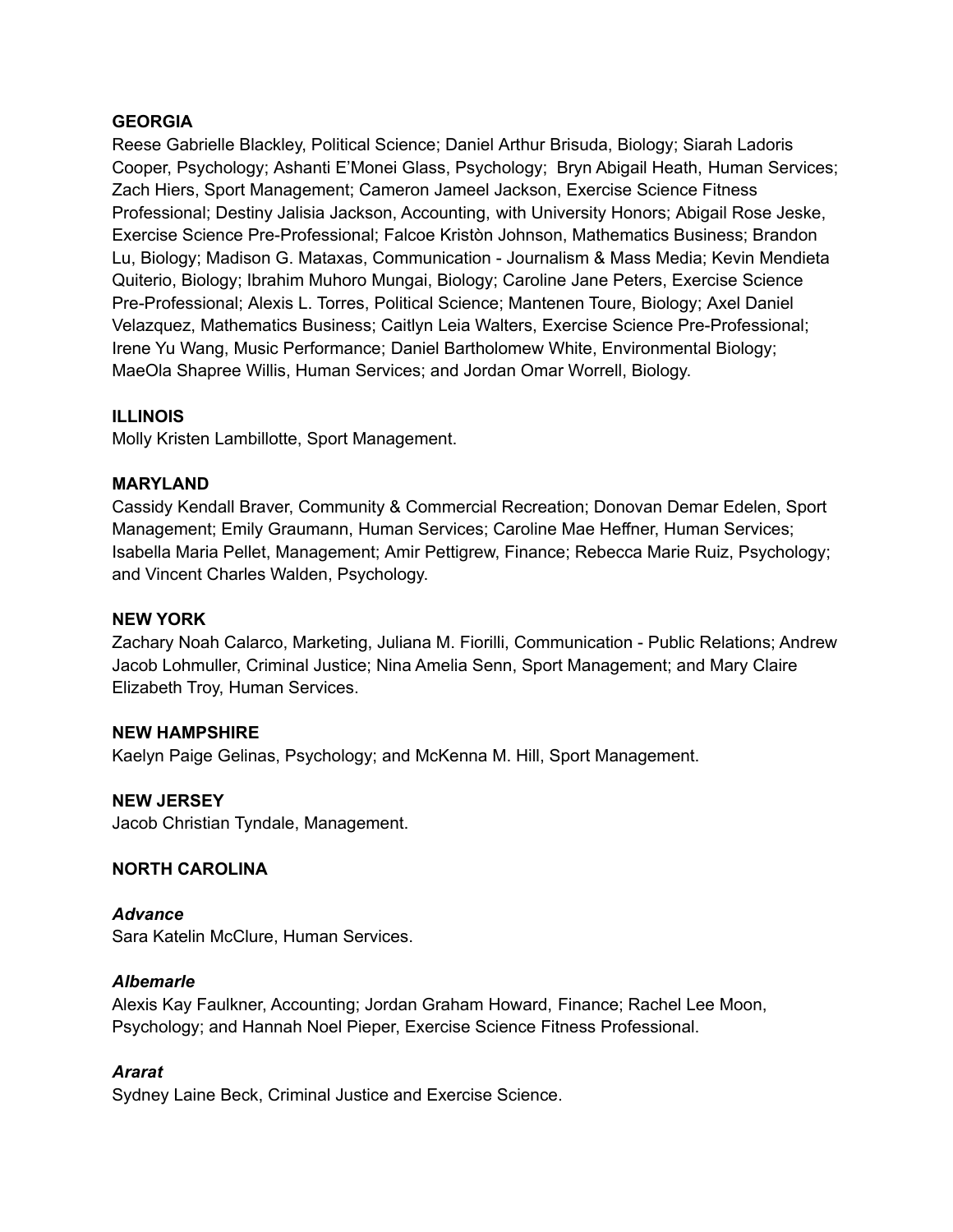#### *Archdale*

Garrett Clark Allen, Sport Management.

#### *Arden*

Daniel John Lowman, Music Education; and Elexis Mary Towe, Biology.

#### *Asheboro*

Taylor Alyssa Kanipe, Chemistry, with University Honors.

#### *Asheville*

Abigail Joy Haines, Mathematics; and Olivia Lynn Roswech, Nursing.

#### *Bailey*

Marco Antonio Solana Luna, Nursing.

#### *Belmont*

John Yates Medlin, Music Performance; and Tommy Le Tran, Music Education; and Tyler Lawrence Montreé Riley, Exercise Science Pre-Professional.

#### *Bessemer City*

Ja'La Mone't Setzer, Exercise Science Fitness Professional.

#### *Burlington*

Avery Mirretta Lloyd, Psychology; and Jalen Quron Long, Human Services.

#### *Burnsville*

Abbigail Lynn Fischer, Exercise Science Pre-Professional; and Jacob Hunter-Taylor Morse, Management.

#### *Camden*

Ethan Robert Jones, Exercise Science Pre-Professional.

#### *Cary*

Robert Woronoff Padden, Criminal Justice.

#### **Catawba**

Logan Raquel Murphy, Biology.

#### **Cedar Point**

James Patrick Reindl, Exercise Science Pre-Professional.

#### **Chapel Hill**

Jose Alberto Estevez Nolasco, Chemistry, with University Honors.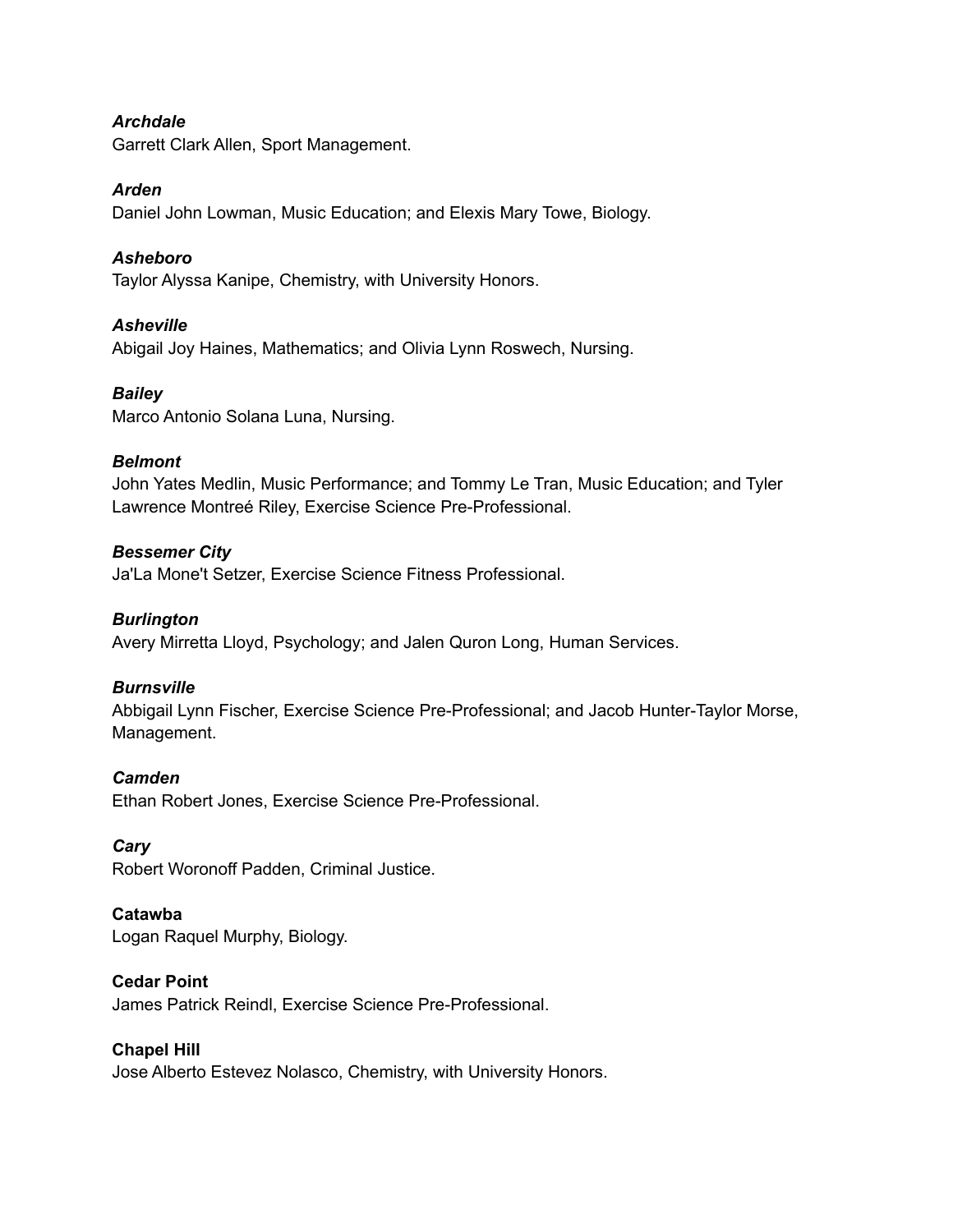#### *Charlotte*

Andy Alexi Alvarado Bermudez, Biology; Niki Nicole Apostolou, Biology, with University Honors; Bryson Matthew Balash, Exercise Science Fitness Professional; Kourtney Marie Carro, Biology; Cindy Carina Cruz-Hurtado, Biology; Quyen Hong-Thu Dang, Finance; Juan Gregorio Gonzalez-Menodza, Accounting; Kya Monet Goodman, Political Science; Christa Lynae Griffith, Environmental Biology; Hailey Jade Hayes-Berube, Political Science, with University Honors; Elijah Ray Henderson, Music Performance; Lauren La'Niece Hood, Educational Studies in Language & Literacy; Christopher Hunter, Exercise Science Fitness Professional; Parker Dewitt Ledford, Environmental Biology; Trang Thien Nguyen, Nursing;Norlin Ochoa, Management, with University Honors; Nataya Jenay Paisley, Political Science, with University Honors; Natalie Gisselle Perez-Alvarado, Biology; Giang Ngan Phan, Biology; Fernanda Sabrina Sandoval Meraz, Accounting; Rama Shamieh, Biology; Damani Jaylen Spencer, Accounting; Kayla Ann Steinkraus, Accounting; Daniel William Stewart, Psychology; Abbi Elise Vail, Educational Studies in Humanities; Lizbeth Joselin Valdepena Sanchez, Criminal Justice; Othoniel Omar Valentín, Music Education; and Josie Diane Wilson, Biology.

#### *Claremont*

Lauren Nicole Whitley, Psychology.

#### *Clayton*

Ian Jiang Wei Baranyk, Biology; and Emily Mae Lewczyk, Music Performance.

#### *Clemmons*

Sarah Gabriela Alejandra Hartman, Marketing; and Allyson Marie Laws, Nursing.

#### *Concord*

Sadek Ayoubi, Community and Commercial Recreation; Allison Faith Barbee, Religious Studies, with University Honors; Ra'Saun Lakeith Elliott, Music Performance; Steven James Gaftunik, Chemistry; Anai'a N. Jackson, Marketing; Michael Mwanza, Organizational Communication & Management; Mikaela Raine O'Malley, Nursing; and Ashleigh Caitlyn Thomson, Biology.

#### *Creedmoor*

Claire Hogan Patrick, Communication - Sports Broadcasting.

*Crumpler* Osvaldo Barcenas-Oviedo, Accounting.

*Dallas* Samuel Feathers, Psychology.

*Davidson* Spencer Austin Blair, Management.

*Denton* Jenna Blake Garner, Nursing.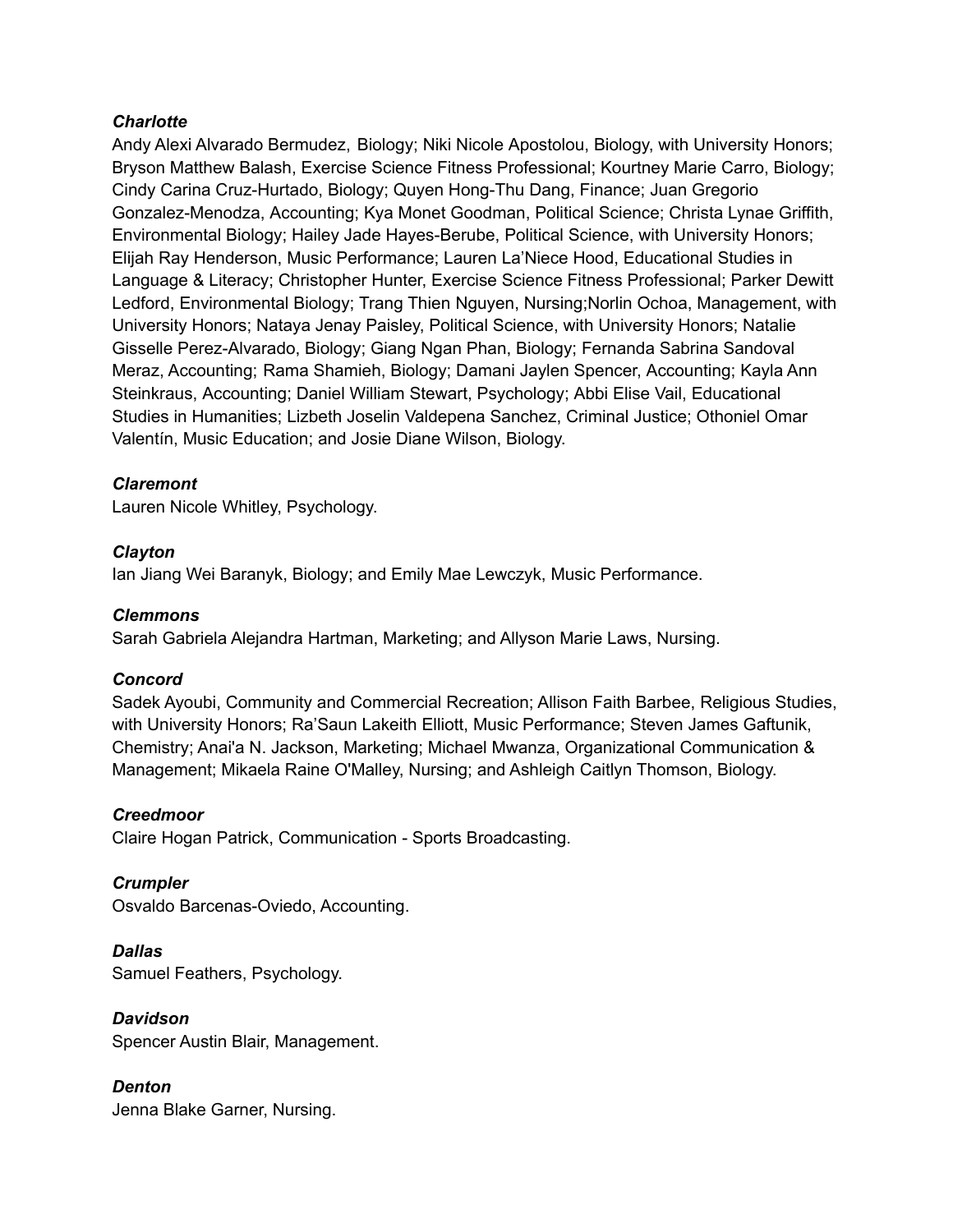#### *Denver*

Ricky Elijah Smith, Nursing.

#### *Durham*

Jonathan Cornejo Cornejo, Biology; Alexandra Guadalupe Ferretiz Torres, Religious Studies and Communication - Public Relations, with University Honors; Nelly Herrera Hernandez, Biology; Garrett Russell Massengill, Sport Management; and Jonathan Porter Washburn, Sport Management.

## *Edenton*

Savannah Ui Sim Yount, Biology.

### *Elkin*

Brandy Fuentes-Delgado, Human Services, with University Honors.

*Elm City* Chaz Jamaul Brown, Marketing.

## *Fairview* Jordan Douglas Pendley, Community & Commercial Recreation.

*Farmville* Kaylan Amari Prayer, Psychology.

## *Forest City*

Andrew Gehrig Christopher, Educational Studies in Health & Physical Activity.

## *Franklin*

Koral Perez, Psychology.

#### *Fuquay Varina*

Austin Gregory Johnson, Finance.

#### *Gastonia*

Karalyn Elizabeth Boroughs, Biology; and Elijah Monta Jebri Meeks, Music Performance.

#### *Greensboro*

Isabella Lluhi, Exercise Science Pre-Professional, with University Honors.

### *Grover*

John Garrett Waters, Management.

## *Hamlet*

Megan Kathleen Martin, English; and William Braxton Sutherland, Management.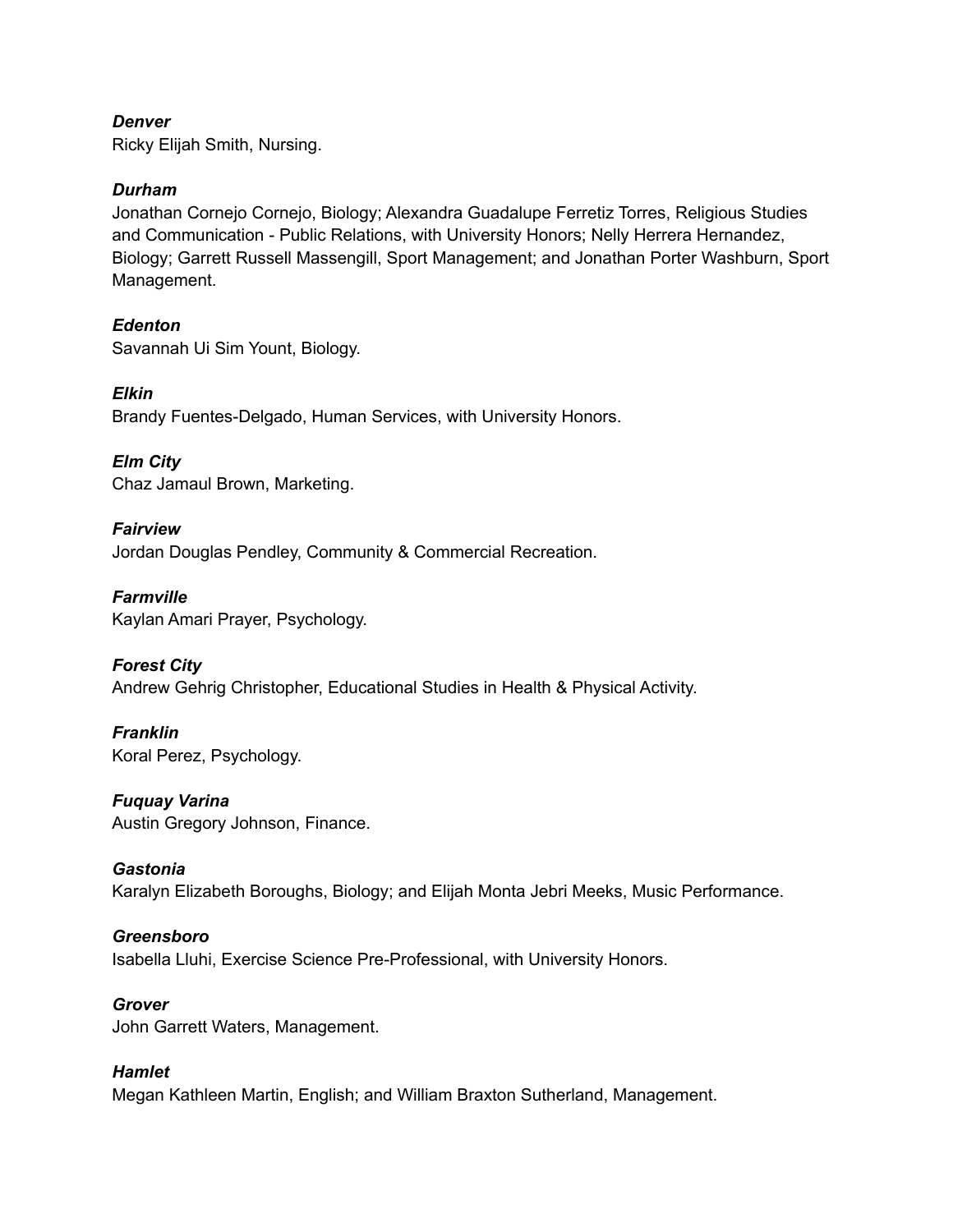#### *Harrisburg*

Drew J. Cottrill, Communication - Sports Broadcasting; and Kevin McLaughlin, Sport Management.

## *Hayesville*

Morgan Tate Shepherd, Management.

## *Henderson*

Cassidy LeeAnn Griffin, Psychology.

## *Hickory*

Maecie Kathryn Brumley, Elementary Education; Riley Chase Edwards, Accounting; Madison Bailey Matlock, Psychology; Taelor Simone McGlone, Political Science; and Janeth Medellin Tapia, Nursing.

### *High Point*

Ciarrah Brown, Biology.

### *Holly Springs*

Justin Glenn Armwood, Exercise Science Fitness Professional; Carly Savannah Cavaco, Sociology; Kylie Elizabeth Fuller, Community & Commercial Recreation; and Marcellus Xavier Simmons, Exercise Science Fitness Professional.

## *Hudson*

Alexis Lynn McBurney, Psychology.

#### *Indian Trail*

Jacob Ford Huber, Finance; Domiqe' Chantyera Jones, Psychology; Brittney Klaus, Educational Studies in Humanities; Amanda Marie Marcell, Management; Karen Johana Molina, Marketing; Jamie Angeline Nikonowicz, Biology, with University Honors; Serina Oellerich, Psychology; Nijere Peoples, Sport Management; Debra Ann Rhoades, Organizational Communication & Management; Justin Michael Rose, Mathematics; Selena Tran, Exercise Science Fitness Professional; and Braydon Charles Willett, Sport Management.

#### *Kannapolis*

Zyoin Elijah Boger, Management; Jacob Tanner Garey, Sport Management; and Andrew Nash Wiles, Sport Management.

#### *Kernersville*

Kalee Alissa Richardson, Psychology and Religious Studies; and Joseph Lassiter Witz, Biology.

## *Kings Mountain*

Jordan Blake Sutton, Criminal Justice.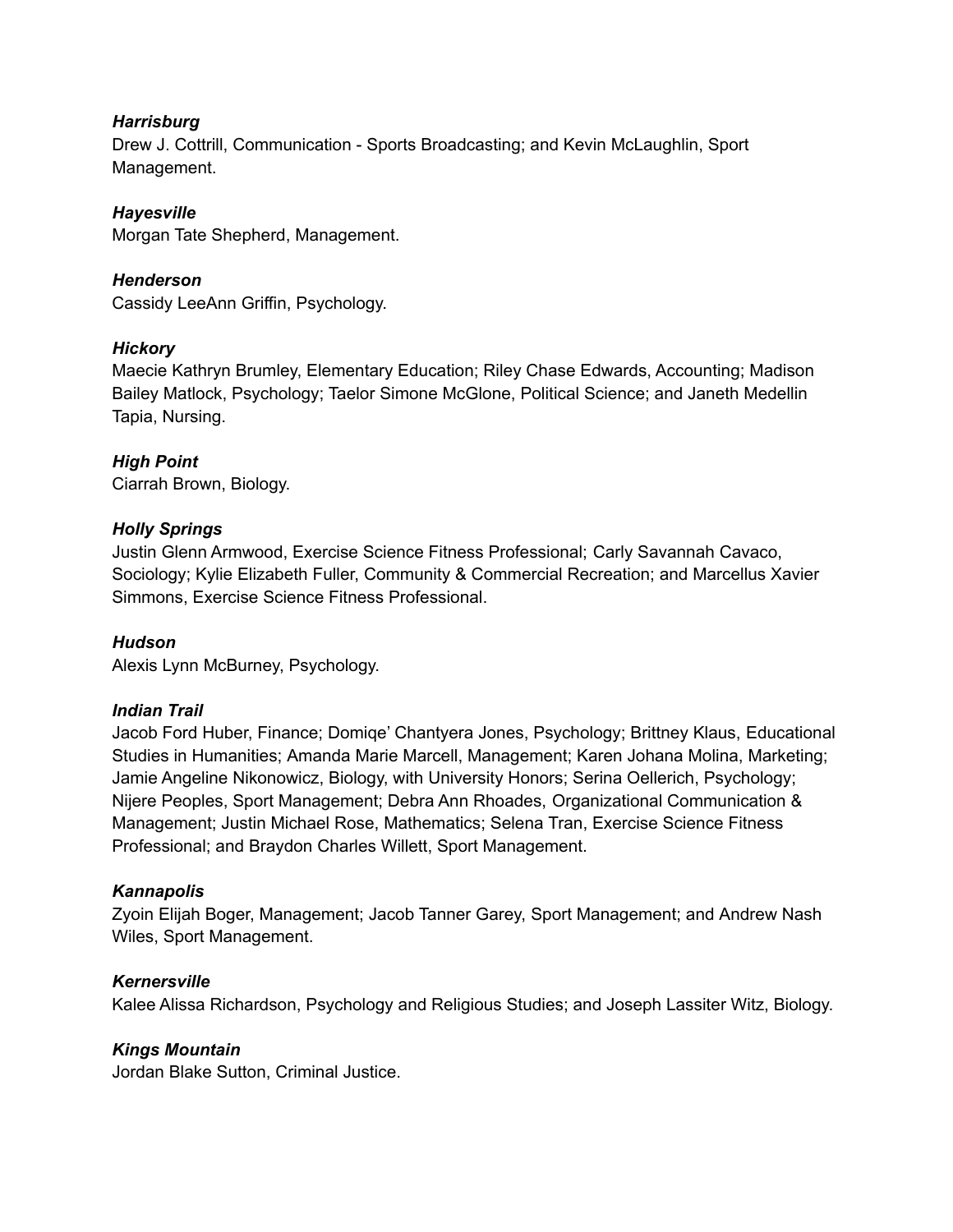### *Lexington*

Brody Shane McCullough, Management; Ashley Jeannine Miller, Elementary Education; and Carson Wayne Simpson, Sport Management.

## *Leicester*

Meredith Leigh Waller, Music.

## *Lilesville*

Sarah Katherine Burr, Management.

### *Lincolnton*

Alexandra Danielle Swett, Educational Studies in Language & Literacy.

### *Marshville*

Julia Beradelli, Communication-Public Relations; Rayanna Kinley Black, Nursing; Tanner Philip Brooks, Political Science; Connor Michael Cook, Psychology; Carla Zuleyma Gomez Laguna, Finance and Political Science, with University Honors; Garrett James Horne, Management; Samuel Thomas Meares, Sport Management; Logan Daniel Miller, Marketing; Tori Savannah Pope, Sociology; Peter Franklin Randall, Management; Christopher James Weyant, Management; and Felicia Cathryn Xavier, Psychology.

#### *Matthews*

Emma Prestene Burkart, Environmental Biology; Cassidy Faith Campbell, Exercise Science Fitness Professional; Kaylee Madison Dellinger, Elementary Education; Shelby Gordon, Educational Studies in Humanities; Anastasia Margaret Kee, Educational Studies in Humanities; Illiana Brooke Maloney, Exercise Science Pre-Professional; Noah Alexander Richards, Exercise Science Pre-Professional; Breanna Marie Smith, Communication - Public Relations; Isabella Madison Walle, English, with University Honors; and Evan Chase Zalaquett, Exercise Science Fitness Professional.

#### *Mebane*

Katherine Arias Mandujano, Educational Studies in Language & Literacy; and Daniel Ibarra, Criminal Justice.

## *Mills River*

Darby Taylor Tracz, Criminal Justice.

## *Milton*

Elana Kaye Ingram, Psychology.

#### *Mint Hill*

Jenna Nicole Carpentier, Nursing; Kenneth Caleb Robinson-Moore, Communication - Speech and Theater; and Rita Itzel Tronco Gonzalez, Biology.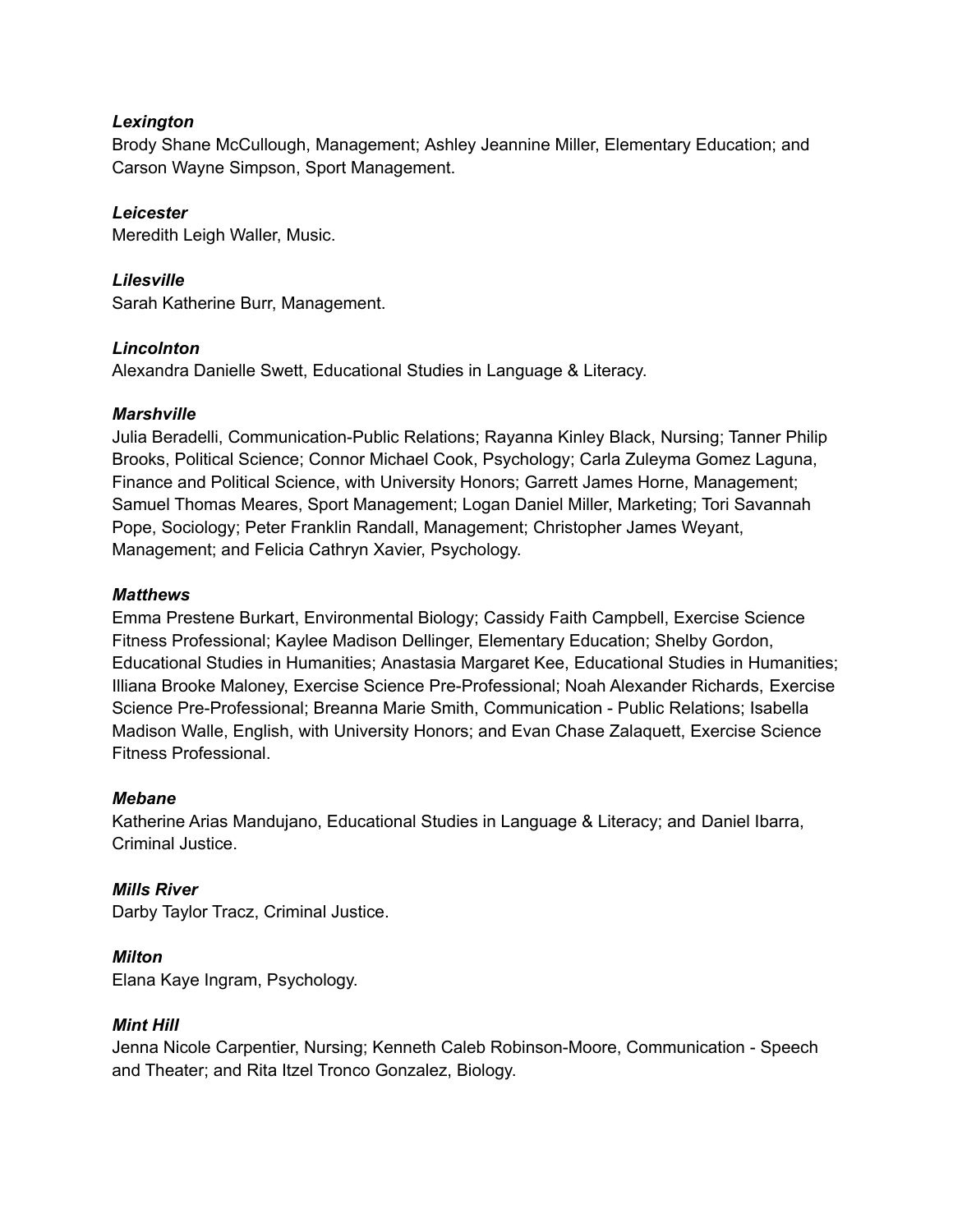#### *Mocksville*

Troy Moore, Sport Management.

#### *Monroe*

Hayleigh Bree-Anna Adams, Sociology; Keyla Albarez-Miranda, Mathematics Business; Hannah Marie Andrew, Political Science; Kirsten Lee Baucom, Nursing; Carrie Lynn Baumgardner, Biology and Chemistry; Malina Felice Begley, Human Services; Amy Leann Benton, Biology; Brianna C. Bergamini, Environmental Biology; Austin Blake, Marketing; Jackson Forest Boatright, Finance; Brandy Lee Ann Brichmore, Nursing; Jordan Garnett Bromfield, Finance; Kortney Elizabeth Buckingham, Elementary Education; Anthony Ceballos, Marketing; Madelyn Elise Cherry, Communication - Journalism; Cassidy Sulene Chukes, Nursing; Ava Lorraine Duncan, Elementary Education; Aileen Oliveros Gonzalez, Human Services; Madison Lacey Hart, Educational Studies in Language & Literacy; Darby McCall Helms, Biology; Dominique Quwan Helms, Music Education; Zealy Clare Helms, Elementary Education; Jocelyn Hernandez-Fino, Finance, with University Honors; Emily Inez Hildebrand, Chemistry Business; Ana Paula Jeri, Psychology; Grant Ellington Jordan, Management; Jasmine Scott Little, Community & Commercial Recreation; Omar Marban Figueroa, Criminal Justice; Madison McGarrigle, Psychology; Kassidy Layne McGee, Human Services; Callahan McWilliams, Marketing; Gaston Wade Outen, Finance; Melanie Jordan Page, Exercise Science Fitness Professional; Andrew William Rape, Nursing; Patrick Sheppard, Management; Safiatou Souare, Music Performance; Ashely Lauren Terry, Elementary Education; Luke Scott Tucker, Communication - Journalism & Mass Media; Alexandra Hope Underwood, Biology; Hailey Savannah Underwood, elementary education; Mason Auman Vercoe, Music; Ashetyn Taylor Yandle, Biology; and Trenton Steven York, Finance.

#### *Mooresboro*

Chase Dixon Beheler, Biology.

#### *Mooresville*

Adriana Gruneiro, Environmental Biology; Derek Hill, Exercise Science Pre-Professional; and James Kotcamp, Sport Management.

#### *Mount Airy*

Noah James Boles, Biology.

#### *Mount Gilead*

Tyler Isaac Castle, Environmental Biology; and Kamryn Brooke Rushing, Educational Studies in **Humanities** 

#### *Mount Holly*

Makyah Jaclynn Lewis, Human Services; and William Edward Massey, Music Performance; and Joni Elizabeth Wagoner, Music Education.

#### *Newport*

Martha Erlinda Izaguirre, Criminal Justice.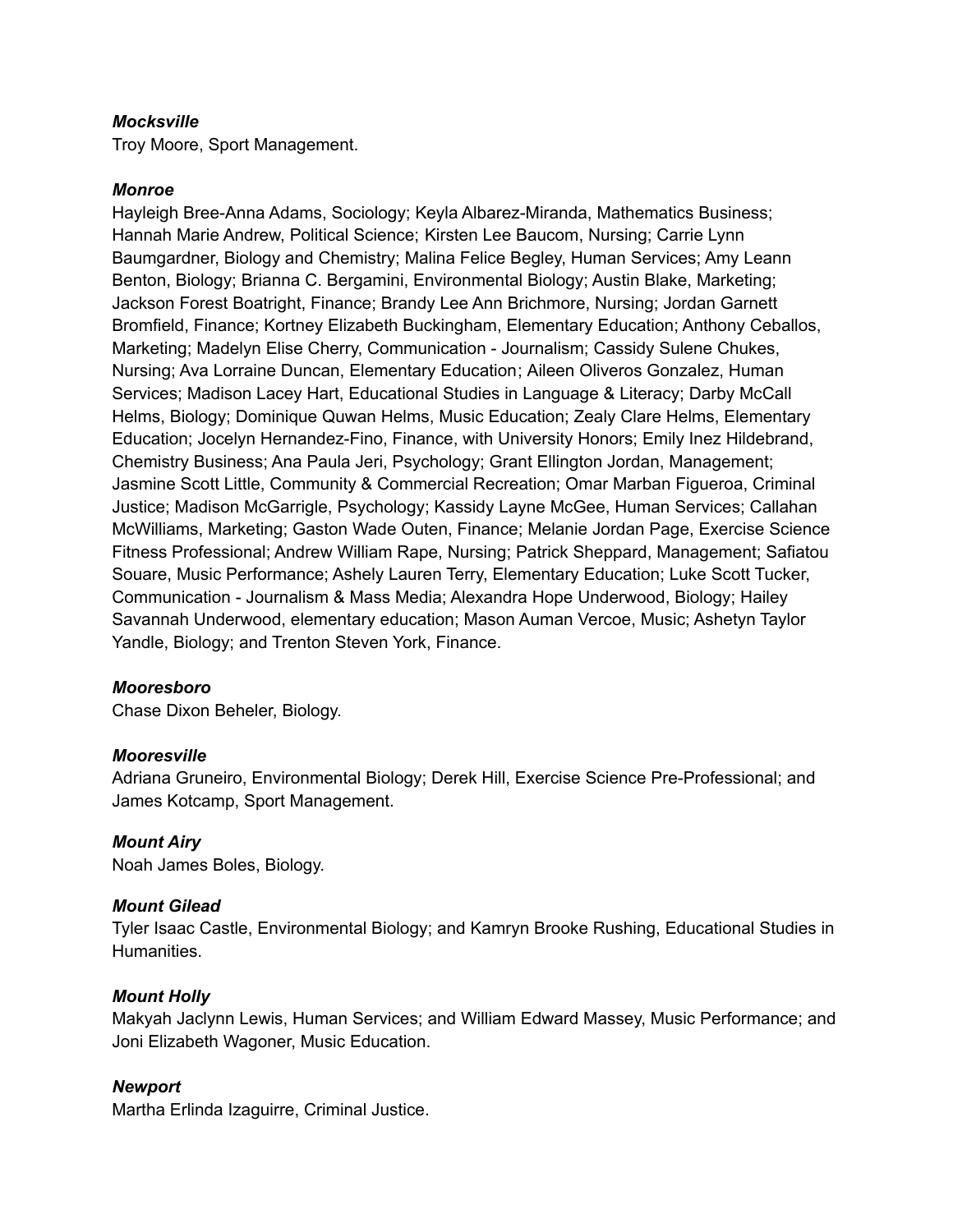*Newton* Daisy Noemi Martinez-Flores, Exercise Science Pre-Professional.

*North Wilkesboro* Sammi Jo Walker, Criminal Justice.

*Norwood* Piper Marie Hartman, Psychology; and Morgan Nicole Thomas, Psychology.

*Oakboro* Regan Alexandra Frick, Psychology; and Taylor Smith Morton, Environmental Biology.

*Ocean Isle Beach* Kayden Elizabeth Wilson, Elementary Education.

*Peachland* Liberty Beth Wright, Accounting.

*Pinetown* Alice Marlene Van Staalduinen, Psychology.

*Pollocksville* Seth Christian Behrendt, Sport Management.

#### *Polkton*

Kaitlyn Blake Campbell, Elementary Education; and Mavis Grace Moree, Exercise Science Pre-Professional, with University Honors.

*Raeford* Devon Michael Lyford, Mathematics Business.

#### *Raleigh*

Corinne Amelia Clevenger, Marketing, with University Honors; and Ian Andrew Reetz, Communication - Sports Broadcasting; and Jamison Alexander Rich, Sport Management; and Joshua Maisen Tiller, Exercise Science Pre-Professional.

#### *Ramseur*

Abigail Mei Gravely, Psychology; and Eric Lewis Kidd, Environmental Biology.

#### *Robbinsville*

Dylan Zhebreen Hagen, Biology.

*Rockingham*

Harley Nicole Linton, Biology.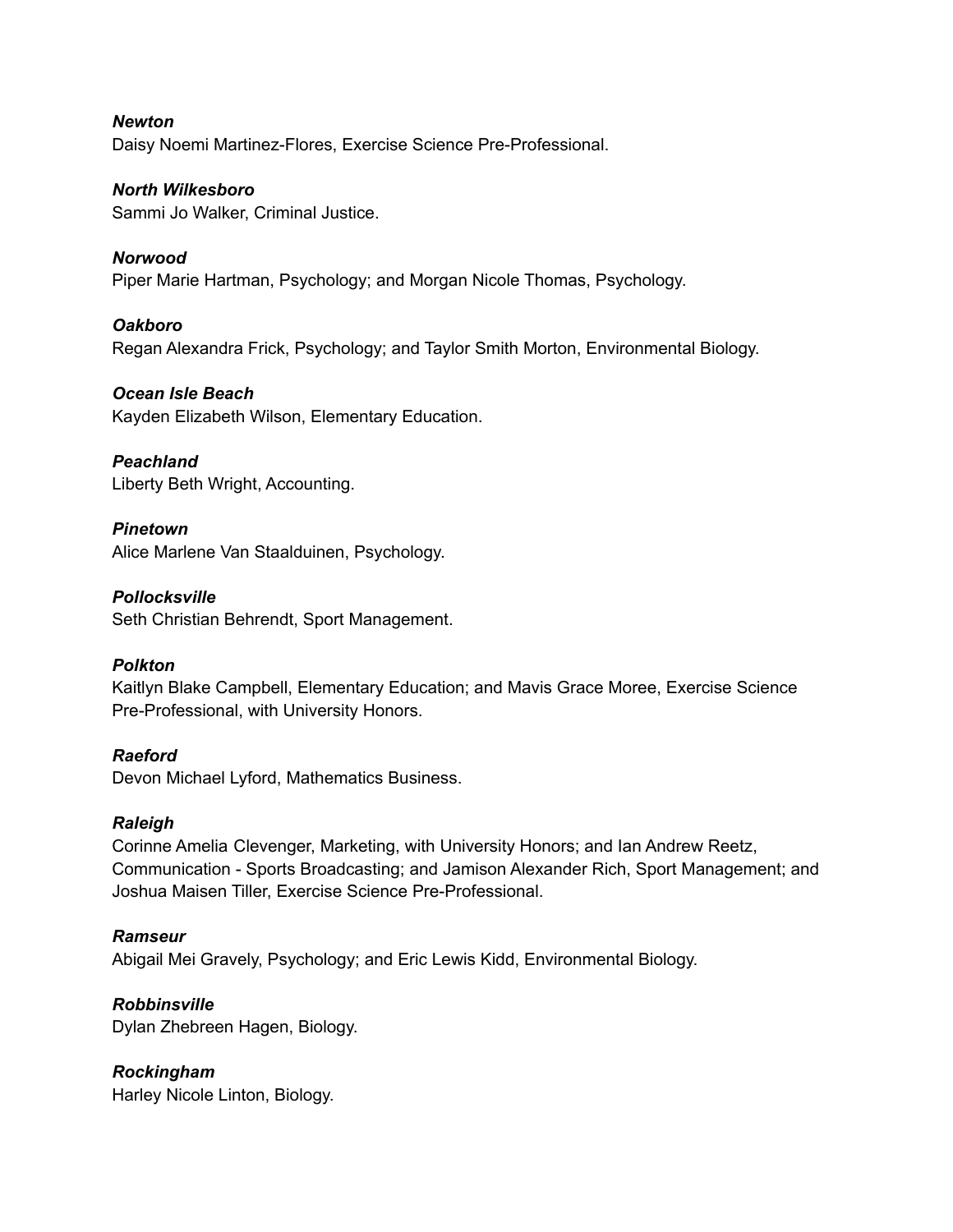*Rocky Mount* Katherine Marishelie Artica Banegas, Biology.

*Sanford* Hope Alexis Tavares, Political Science.

*Shelby* Alexander Mitchell Kale, Criminal Justice.

*Sherrills Ford* Breanna Jeanette Dibble, Nursing.

*Stanfield* Kailynn Danae Lilly, Accounting; and Shannon A. Shell, Communication - Speech Performance.

### *Statesville*

July Bryan Carson, Criminal Justice; and Aleya Faye Last, Biology, with University Honors.

#### *Stella*

Melanie Ann Orellana, Educational Studies in Humanities.

*Stony Point*

Grayson Douglas Chapman, Marketing.

#### *Thomasville*

Kristen Leigh Fox, Middle Grades Education - Mathematics; and Justin Daniel Todd, Biology.

#### *Troy*

Jessica Johnson Batten, Educational Studies in Language & Literacy.

#### *Troutman*

Michael Aaron Elmore, Criminal Justice.

#### *Valdese*

Graham Martin, Exercise Science Fitness Professional; and William Charles Viggers III, Sport Management.

#### *Wadesboro*

Taylor Caroline Austin, Nursing; Casey Elizabeth Gathings, Organizational Communication and Management; Kurstin Lynn Hartsell, Accounting; Enderia Desireé Richardson, Biology; and Hannah Taylor Williams, Nursing.

#### *Wallace*

Lester Armando Mejia Gomez, Psychology and Sociology, with University Honors.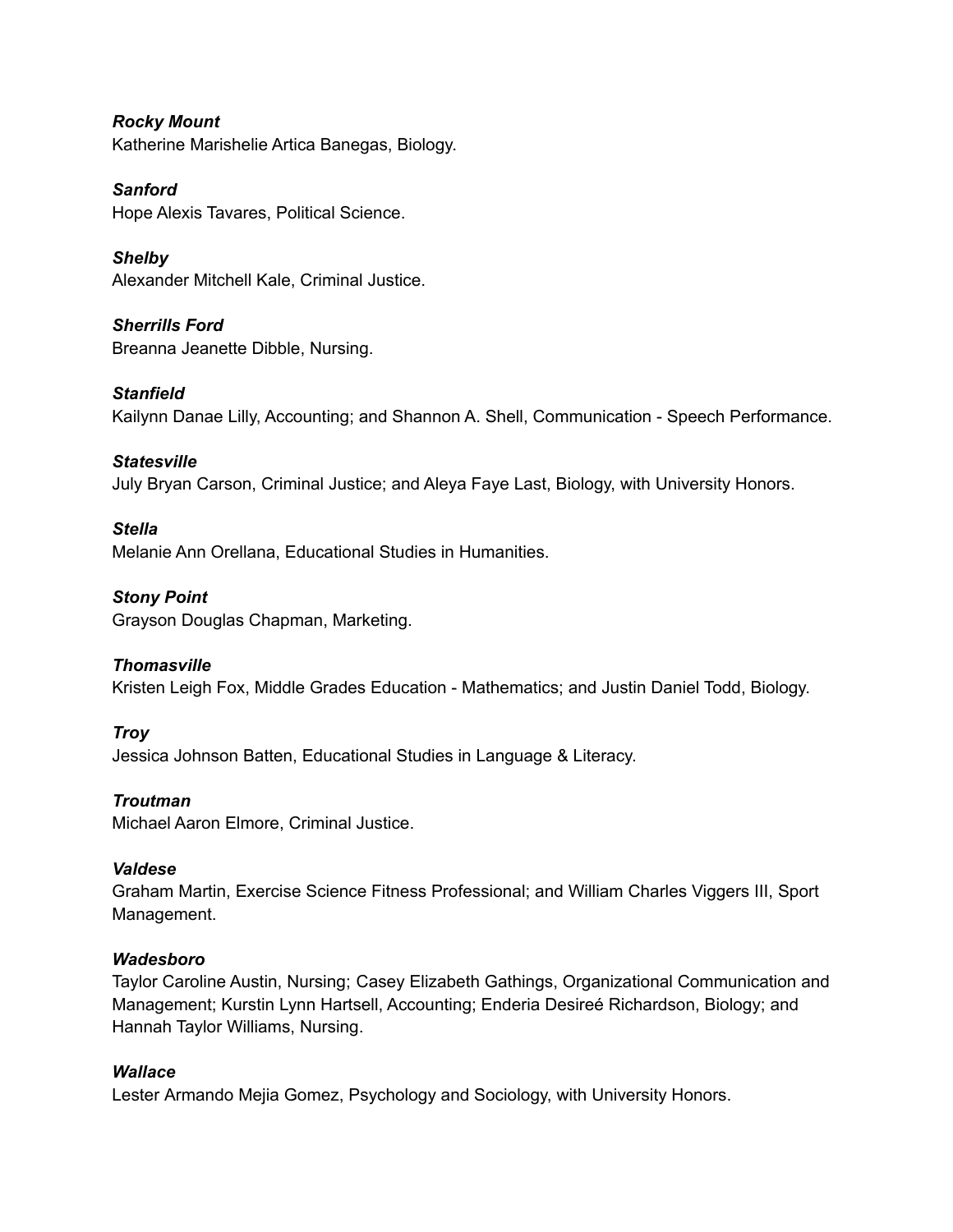#### *Washington*

Ashanti Renee Fournillier, Political Science.

#### *Waxhaw*

Rania Mazen Badran, Biology; Rebecca Sue Edwards, Elementary Education; Keauna Gorman, Marketing; Erin Hope Griffin, English and Educational Studies in Humanities, with University Honors; Alexis Marie Helfrich, Human Services; Merv T. Massey, Religious Studies; Grace C. Mathew, Biology, with University Honors; Ashlee Margaret Monaghan, Biology; Ashley Nicole Moran, Elementary Education; David Jesus Morton, Exercise Science Fitness Professional; Peter Haywood Newton, Finance; Julia Brieanna Staples, Finance; and Erin Louise Whalley, Psychology.

#### *Weddington*

Lauren Elizabeth Emerson, Accounting; Eleni Paige Galanis, Biology; and Alli Elizabeth Nethery, Nursing.

*West End* Tanner Reid Benton, Accounting.

*Whispering Pines* Charity Marie Schuyler, Political Science.

#### *Willow Springs*

Ronald Brown Jr., Sport Management.

#### *Wilmington*

Anthony John Balkus IV, Finance; Andrew Noel Daffer, Exercise Science Fitness Professional; and Gabriela Anais Erazo Jimenez, Sociology, with University Honors.

#### *Wingate*

Abigail Nicole Baker, Biology; Dylan Scott Brooks, Finance; Regan Camille Johnson, Psychology; Tess Susannah Keesler, Exercise Science Pre-Professional; Abigail Deneka Logan, Exercise Science Fitness Professional; Haylee Reign Marsden, Criminal Justice; Briana Leigh Pressley, Biology; Gladys Jebiwot Rutto, Human Services; Abigail Salazar Arias, Criminal Justice; and Saru Sharma, Nursing.

#### *Winston-Salem*

Rodney Deshaun Davis, Biology; Jessica Leigh Fearn, Psychology; Megan Alyce Motsinger, Mathematics and Education; and Jada MacKenzie Washington, Educational Studies in Humanities.

#### *Winterville*

Victoria S. Davenport, Athletic Training.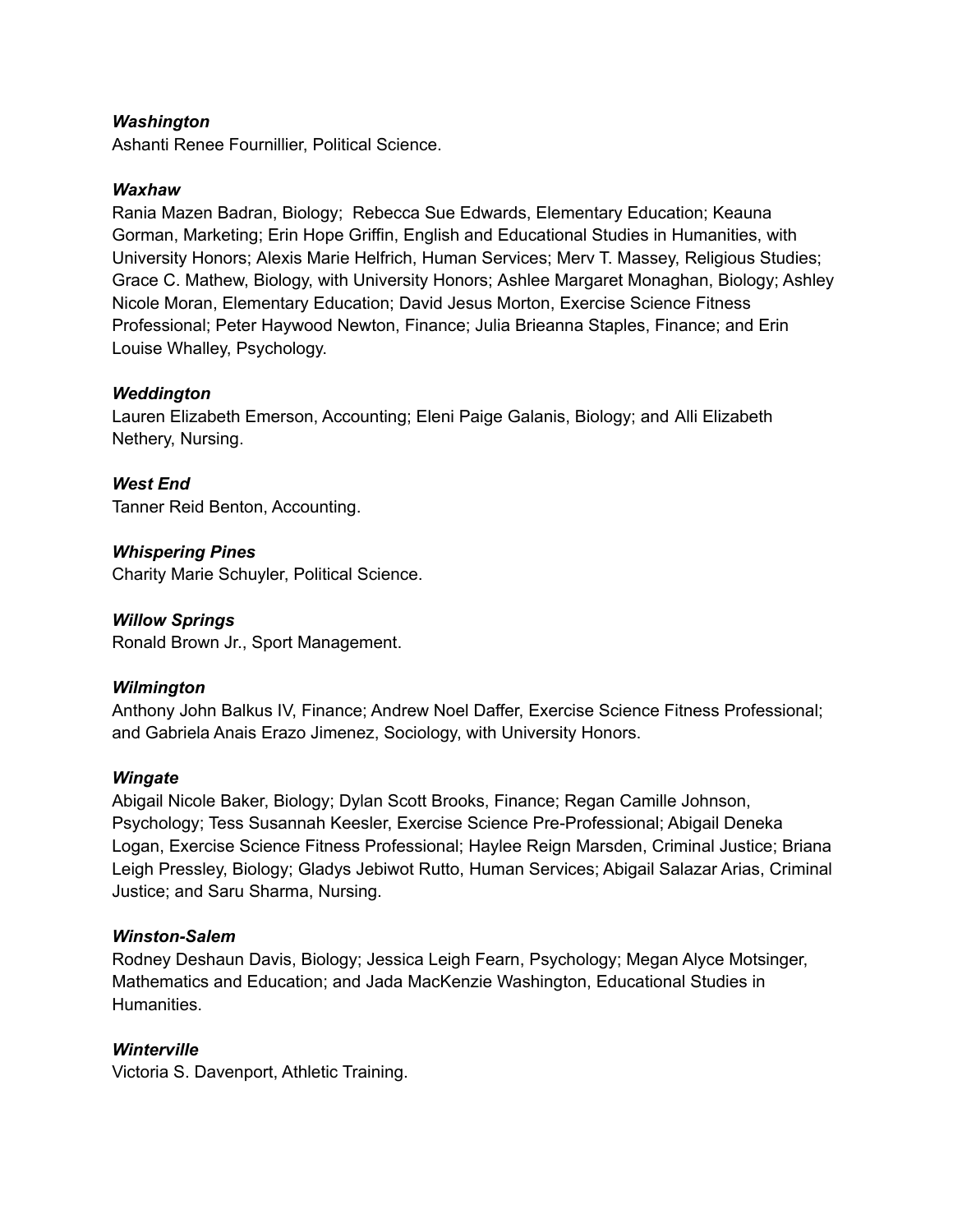### *Yadkinville*

Sydney Dinkins, Marketing, with University Honors.

#### *Youngsville*

Abigail Ruth Connor, Nursing.

## **OHIO**

Dominic Joseph Byers, Psychology; and Emily Nicole Roach, Political Science.

#### **PENNSYLVANIA**

Kaitlyn Elizabeth Agger, Management; McKenna Grace DeLong, Finance; Shannon Moira O'Donnell, Biology, with University Honors; and Hunter Riegel, Sport Management.

### **SOUTH CAROLINA**

Andrew Zachary Allen, Criminal Justice; Leigh Michael Anderson, Criminal Justice; Hannah Marie Barnett, Accounting; Isaac Davin Bracey, Finance; LaVonda Jalana Briggs, Communication - Journalism & Mass Media; Maya Adriana Coleman, Exercise Science Pre-Professional; Daytwan Alonzo Drayton, Criminal Justice; Sarah Grace DuRant, Psychology; Jaquan Axavian Devontay Edwards, Psychology; Ashley Brianne Garcia De Jesús, Communication - Journalism & Mass Media; Jaylon Christopher Girdner, Sport Management; Conner Stephen Harvey, Nursing; Mitchell James Hedstrom, Sport Management; LaDaijah LeAnn Jenkins, Human Services; Diana Hoyos Lopez, Human Services, with University Honors; Laila Kiara Manigault, Biology; Luis Santiago Matute, Music Performance; Hailey Paige McCarty, English and Education; Gabriella Amanda Mills, Mathematics; Casey Andrew Mitchell, Accounting; Taylor Bradford Montgomery, Accounting; Emily Faith Mullis, Communication - Public Relations; Bryané Nicole Russell, Psychology; Iyanna Jashae Salters, Human Services; Grace Sasko, Chemistry, with University Honors; Taylor Ashlee Sligh, Communication - Public Relations. Quantra Markell Taylor, Psychology; Jenny Vega-Pagan, Biology; Darius Cordell Weathers, Sport Management; Jasmir Na'Sean Williams, Human Services; and Brandon Xiong, Chemistry.

#### **TENNESSEE**

Cinthia Paola Ayala, Exercise Science Pre-Professional, with University Honors; and Rachel Marie Lan Kriger, Biology.

## **TEXAS**

James Layton Anderson, Biology; Seeret Kaur Brar, Psychology; Berenice Galarza Vazquez, Accounting; Madison Anne Gorman, Exercise Science Pre-Professional; and Shannon Kathleen Kasprak, Marketing.

#### **VIRGINIA**

Caitlin Somer Adams, Nursing; Kasey Loraine Eastland, Exercise Science Pre-Professional; Ilene Mae Hurley, Exercise Science Pre-Professional; Riley Annette McClung, Marketing; Ronan Paulsen Stenstrom, Finance; and Juliana Noelle Sterling, Sociology.